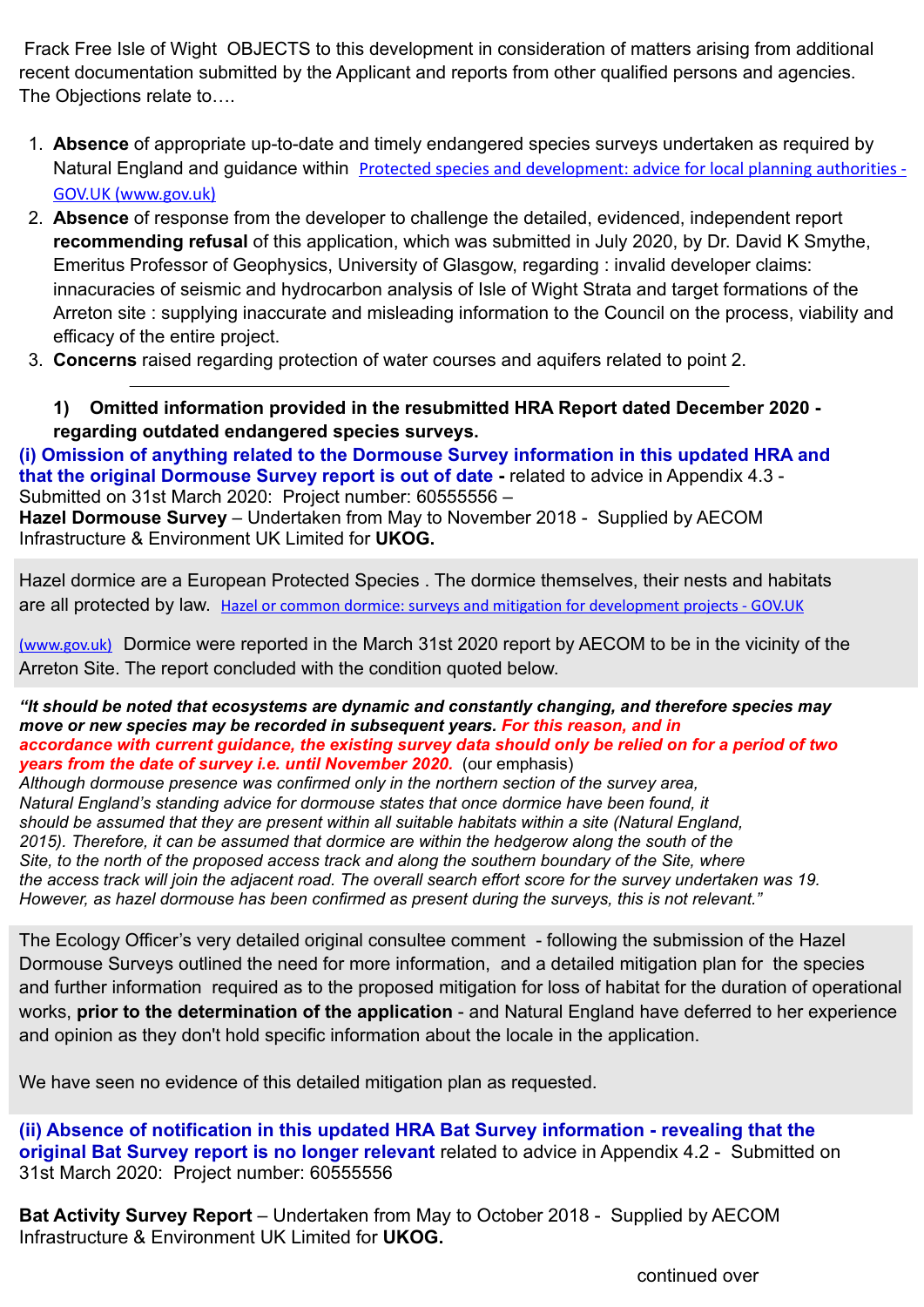### **This report clearly states in its conclusion.**

*"The recommendations outlined within this report will need to be reassessed ……if a planning application is made two years or more after the surveys detailed within this report have been conducted it is advisable to review and update the survey data"* (our emphasis)

Responses undertaken for the **updated HRA report completed in October 2020** and submitted in **December 2020 –** depended upon the pre-existing desk studies and field studies of five nights each month from **May 2018 to October 2018** as reported in the original **HRA of March 2020**. Conservation of Habitats and Species Regulations 2012 which transpose the requirements of the Habitats Directive (92/43/EEC) into UK law.

Since the IW Council Ecology Service and the Bat Conservation Trust have no local public policy statements or guidelines regarding legal protection of rare Bat species, it seems pertinent to apply the precautionary principle of assuming that Government endangered species protection policies apply to rare bats and their changing habitats in addition to dormice.

Other councils do have policies related to Government specifications for Ecology Surveys related to applications for industrial development applications which reflect this assumption.

This example is taken from North Somerset Council [Bat survey | North Somerset Council \(n-](https://www.n-somerset.gov.uk/my-services/planning-building-control/planning-advice/supporting-documents/plans-tests-reports/bat-survey)

[somerset.gov.uk\)](https://www.n-somerset.gov.uk/my-services/planning-building-control/planning-advice/supporting-documents/plans-tests-reports/bat-survey) which clearly states:

*"Bat surveys will need to be undertaken by a qualified ecologist and have to date from within the*  **previous two years, otherwise your application will be considered invalid."** (our emphasis)

2 years have lapsed since the end of the field study in **October 2018**. Additionally Bats of differing endangered species have been found, recorded and spotted foraging during 2020 in locations around Merstone and Arreton.

Additionally we have received confirmation in an email from Natural England dated 23.01.2021 regarding the frequency of the survey data for bats:-

*"The standing advice (see 'When applicants need a species survey') states that 'Surveys should be up to date and ideally from the most recent survey season (this can vary depending on the species)'. The*  local planning authority are therefore likely to consider the ecological survey effort to be out of *date if they are over 2 years old. (our emphasis)*

*You may therefore wish to notify the local planning authority of any protected species known to be at the location of the proposed development as soon as possible, and highlight that the survey effort may be out of date."*

**(iii) Additonal Future Surveys and Field Studies are required for Badgers, Bats and Dormice** [Protected species and development: advice for local planning authorities - GOV.UK \(www.gov.uk\)](https://www.gov.uk/guidance/protected-species-how-to-review-planning-applications#when-to-survey) *"In exceptional cases, you may need to attach a planning condition for additional surveys. For instance, to support detailed mitigation proposals or if there will be a delay between granting planning permission and the start of development. In these cases a planning condition should be used to provide additional or updated ecological surveys to make sure that the mitigation is still appropriate. This is important for outline applications or multi-phased developments."(our emphasis)*

**The IWC Planning Officer has informed us by email….**.

*"We are satisfied that the current data that underpins the ecology reports remains suitably in date….Our Ecology Officer is experienced and wholly capable of assessing the scheme. In addition, Natural England have also not referred to the data being out of date.* 

*If this development was considered to be acceptable, then conditions would be imposed to ensure that the site was surveyed at the time of development and then mitigation carried out in agreement with the LPA and Natural England. Conditions would also be used to control site management in relation to ecology and an aftercare scheme. These are standard approaches."*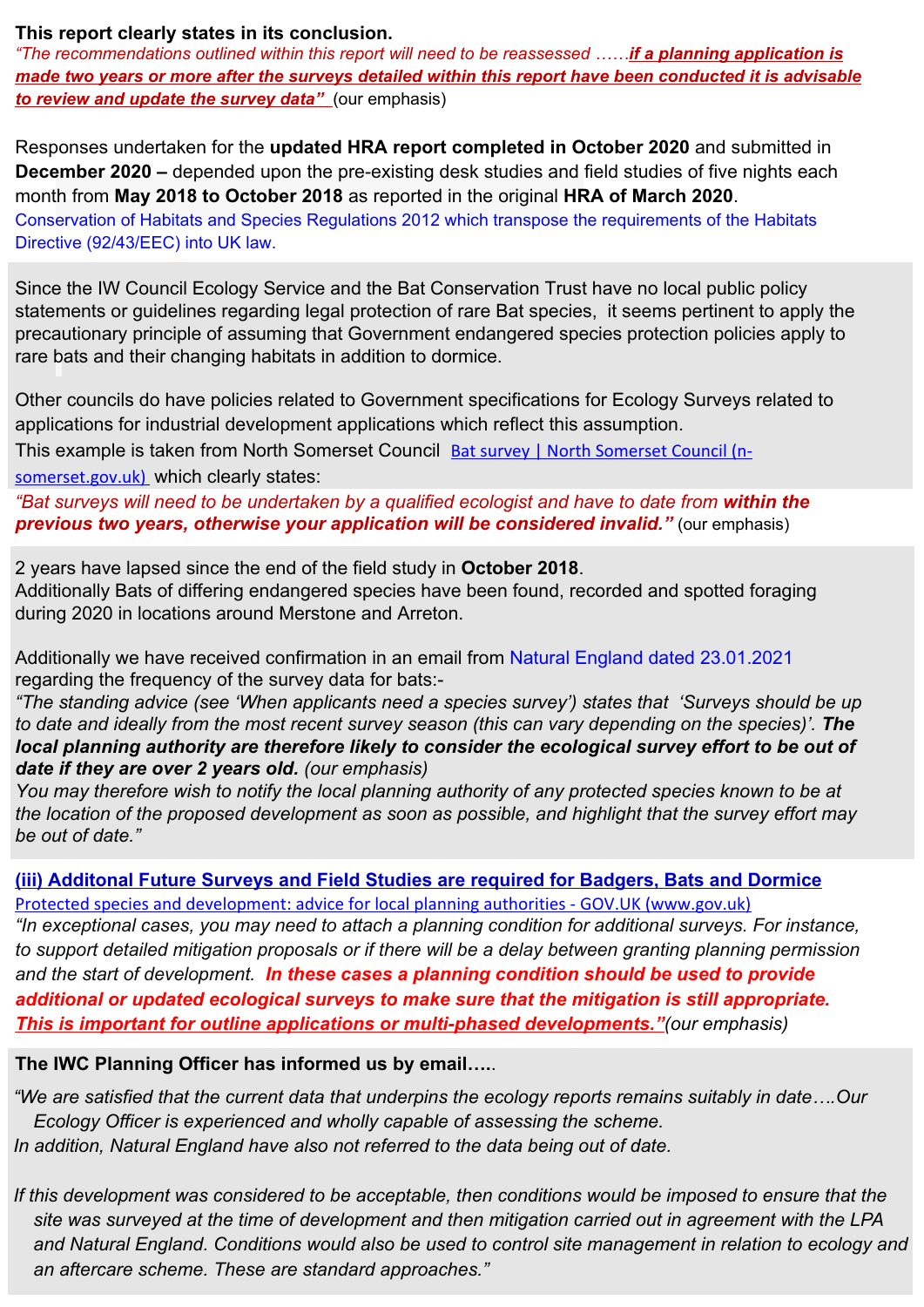# **Conclusion and Objection**

• We consider that further studies for all species **should have been undertaken** either from **May 2019 to November 2019 OR May 2020 to November 2020** to be considered timely for the redrafting of the HRA statement and within current guidance, for this application.

**However -** To comply with the current decisions taken by the PO and EO it is our understanding that…

• a) **after determination** - if there is a positive outcome for the applicant - a condition will be imposed - for **a further site survey** for protected species to be undertaken **before hedgerows, land and foraging areas will be removed** prior to the development and that - in the event of evidence of the presence of species - detailed mitigation plans with an aftercare scheme will be submitted to the LPA and Natural England for agreement with further action required.

# **We therefore respectfully request that ……**

- b) If the application is decided at a planning meeting during the early spring of 2021, and before the start of the survey season - then the surveys will be conditioned to operate during the coming season - **May to November 2021.** If the application is decided after the start of the coming season of the species then a decision to defer until the following season **May to November 2022** should be considered - unless the LPA and Natural England are confident that there is sufficient time to acquire accurate data and complete the report of a shortened season survey.
- c) According to planning guidance and Case Law, where there are exceptional circumstances such as a multi - phased development - **and this is an initial phase , 3 year exploration application** - we trust that if approval **is** given for further development after this phase, **additional future surveys** will be conditioned for all protected species beginning in **May 2023 for the season ending in October/November 2023.** This will ensure that the the data set will be timely and relevant in preparation for the next phase application for additional wells and oil production for up to 20 years.

# **2.) We OBJECT to this application given the Geophysical evidence provided by Emeritus Professor of Geophysics, University of Glasgow, Dr. David K Smythe**

**We wish to highlight an apparent lack of response by the Applicant to the above independent report (Comment number 2861212).** 

**This report recommends 11 points for refusal - related to the developer's Geology and Hydrogeology Document - Appendix 5, Submitted on 31st March 2020: Project number: 60555556**

Exploration and Appraisal activity for oil wells include high levels of risk. The Arreton site development will be undertaken in an area containing a major aquifer and in proximity to two receptors of surface water systems.

This report concludes that this development could potentially pollute our aquifer reservoir of potable water due to the Applicant's apparent lack of up-to-date data and understanding of geophysical matters related to the island's geological complexity and UKOG's outline plans for drilling their wells.

The Applicant's **Hydrogeology Report ES Appendix 5** submitted for this application, has highlighted *the following hazards from the Proposed Development in the HRA process:*

- Spillage of fuels and lubricants and other materials used by plant and equipment required to carry out the construction, operational and restoration activities associated with the development.
- Flushing of soils/mobilisation of contaminated soils during construction and restoration works.
- Spillage/leakage of domestic sewage and wastewater from welfare facilities.
- Loss of drilling muds, additives, cement grout and well treatment fluids during drilling and workover operations.
- Spillage/leakage of recovered hydrocarbons, formation/produced water containing NORM, and chemicals stored at or transported to/from the Site.
- Migration of natural gases, hydrocarbons and formation/produced water containing NORM from deep formations, e.g. vertically through overlying formations, along geological faults or abandoned wells Arreton-1 and Arreton-2.

Well casing failure and leakage of well treatment fluids, natural gases, hydrocarbons and formation/produced water containing NORM water from the wellbore.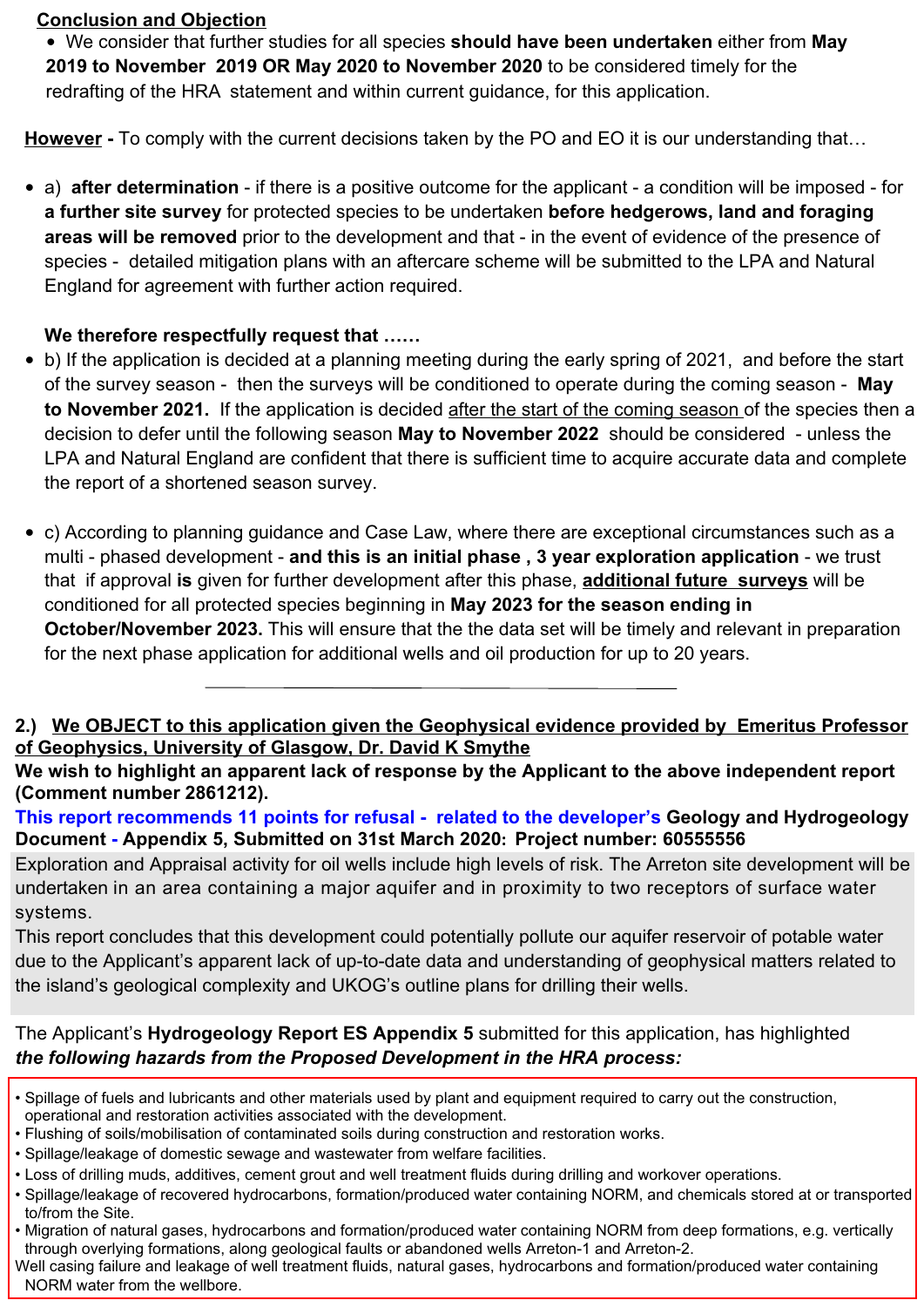### The Applicant's *Envireau Water Ref: P19-295 UKOG Arreton 3 2019 \ RPT HRA & FRA UKOG Arreton 3 2019.docx Page 33 of 49 identifies.. potential pollutant linkages with the following receptors:*

• The surface water drainage system in the vicinity of the Site including: local drainage channels, surface water ponds; the tributary stream of the River Medina and ultimately the River Medina and associated GWDTEs downstream of the Site. • The groundwater system within the Lower Greensand Group Principal Aquifer, which contains useful groundwater with a resource value.

• Licensed groundwater and surface water abstractions targeting the in the Blackwater area.

• Registered private water supplies (PWS), potential unrecorded private water supplies and deregulated abstractions targeting the Lower Greensand Group in the vicinity of the Site.

• The River Eastern Yar and public water supply at Knighton via the transfer of groundwater as part of the Medina-Yar Augmentation scheme.

• Productive horizons within the Wealden Group (Secondary Aquifers), which contain poor quality groundwater with limited resource value.

• Deeper formations beneath the Wealden Group (Purbeck Group and Jurassic/Triassic strata), which contain extremely poor-quality groundwater (formation water) with no resource value.

We are confident that the Applicant's Hydrogeological Report - will have already been analysed for the LPA by a suitably qualified professional.

However, having read the report ourselves we had many questions and concerns. We made contact with Dr David K. Smythe, renowned Emeritus Professor of Geophysics, University of Glasgow, to assist us in understanding the complex report and to clarify some issues in its findings which we found both confusing and contradictory. He kindly agreed to use his expertise and experience to analyse the documents and submitted a full and detailed report, with supporting evidence, to the planning department in July 2020. His experience in this field is presented in his introductory statement of the report.

**Conclusions from Dr Smythe's report indicate that there are very real risks to our water supply, due to the Applicant's incorrect information and outdated data** and are copied verbatim below.

#### *The Applicant has:*

*• Provided conflicting information about the direction of the well tracks proposed.*

*• Failed to appreciate the significance of the complex faulting in the area of the proposed wells.*

*• Failed to provide any background information on the supposed geological structure to be explored, leaving open the suspicion that unconventional targets are being sought.*

*• Been evasive about whether unconventional methods, including acidisation, will be required to produce commercial quantities of oil from the Portland*

*• Failed to consider the environmental risks of drilling at a low inclination, with concomitant likely poor cementing of production casing to the rockface.*

*• Failed to consider that drilling near to the old Arreton wells, which by now are rusting away underground, provides another contaminant pathway to the nearsurface aquifers.*

Additionally he made it very clear in his report that it is imperative that …